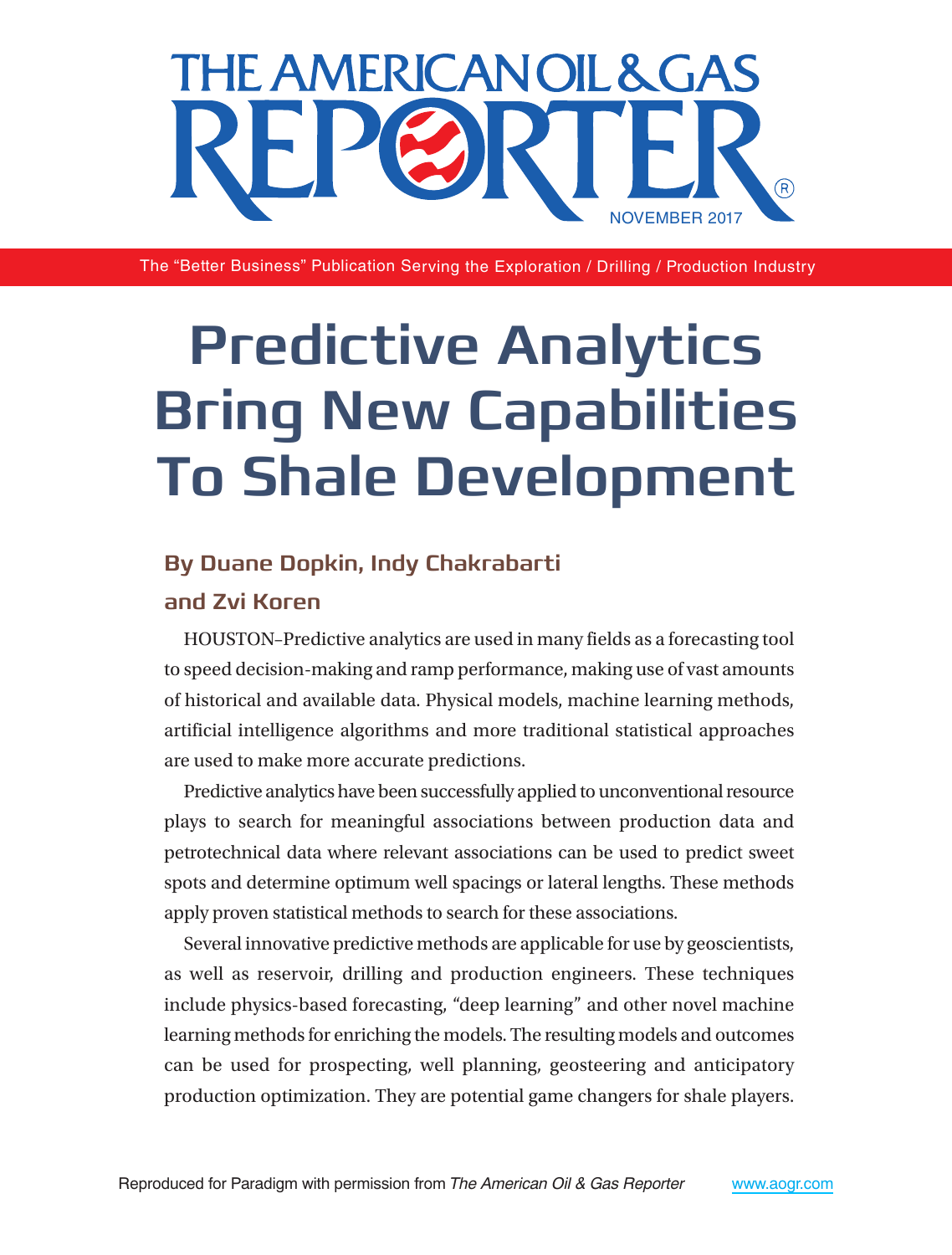The role of seismic data and geophysics in shale plays has evolved tremendously over the past five years. Today, robust anisotropic depth imaging methods provide a pathway to ensure that lateral wells are positioned accurately and that wells are steered with precision. Multiazimuth seismic inversion procedures now are routinely deployed to locate areas of natural fracture intensity and to provide measures of fracture and stress orientation. The reliability of these methods is strengthened when the data are properly imaged in situ and in depth, such that the azimuthal data are properly recovered by the inversion.

Oil and gas operators also have learned to appreciate the role of structure controls (e.g., faults) and their controlling influence on the compartmentalization of shale formations and productivity of field operations. While major faults easily can be identified and interpreted with traditional seismic reflection processing and imaging methods, new methods are required to uncover smaller faults from surface-recorded data. The seismic signature from these smaller faults are generally of much lower energy than the reflected energy returned from large faults and formation boundaries. These small faults are local discontinuities that act as point sources for the generation of diffraction energy.

#### **Two-Fold Challenge**

Consequently, seismic imaging methods that can preserve and isolate diffraction energy provide an approach for imaging small-scale subsurface geologic objects and discontinuities such as faults and even fracture systems. While there are numerous methods for carrying out diffraction imaging, the challenge for all of them is two-fold:

• To properly map (image) the low energy diffraction data recorded at the surface of the earth into in situ prestack data organizations in depth without further attenuating or removing the diffraction energy; and

• To search for the diffraction energy and separate it from the higher (specular) energy reflection events in an automated and efficient manner.

The first challenge is accurately solved with a full-azimuth depth imaging method using subsurface angle domain decomposition. While details of this method are beyond the scope of

this article, the method maps the fully recorded surface seismic wavefield into continuous full-azimuth directivity (dip/azimuth) components in situ for all subsurface image points. In doing so, the fully recorded wavefield (specular and diffraction energy) is preserved in the depth imaging process. More importantly, the data are organized to facilitate analysis in different dominant subsurface directions.

Traditional methods for searching these directivity data organizations for diffraction energy (addressing the second challenge) include dip or energy filtering, where diffraction and specular energies can have different signatures for both data types. While these methods are generally intuitive to understand, their ability to fully decompose the different image characteristics is somehow limited by their coupling relations. Moreover, these methods can require considerable human effort or test runs to optimize the output diffraction image.

Machine learning provides an alternative approach to the second challenge by enabling automatic classification and separation of wavefield patterns associated with different subsurface shale features (faults, fractures and continuous events) and even different styles of noise (e.g., ambient noise, acquisition footprint, etc.).

The first stage of the process is the application of principle component analysis (PCA) to the directivity gathers (along relatively small 3-D spatial windows) to isolate the principle directivities (wavefield patterns) associated with subsurface features and various types of noise at each location. The goal is to extract a few principle directions that describe the variability of the data types in the subsurface. This has the added advantage of providing a better geologic separation of seismic events while reducing the huge dimensionality of the full dataset.

The second stage involves training a convolutional neural network (deep learning) with the many geometric patterns (classifications) from the PCA outputs: back-projection of the principle components to the image domain. Figure 1 shows the deep learning concept applied to full-azimuth directivity gathers of an Eagle Ford Shale dataset. Convolutional neural networks are a popular platform for classifying (labeling) and predicting differentiating shapes.

#### **FIGURE 1**

#### **Analyzing Full-Azimuth Directivity Gathers using Deep Learning Workflow (Eagle Ford Dataset)**



**Fault Imaging using Deep Learning versus Deterministic Classification Methods (Eagle Ford dataset)**

**FIGURE 2**



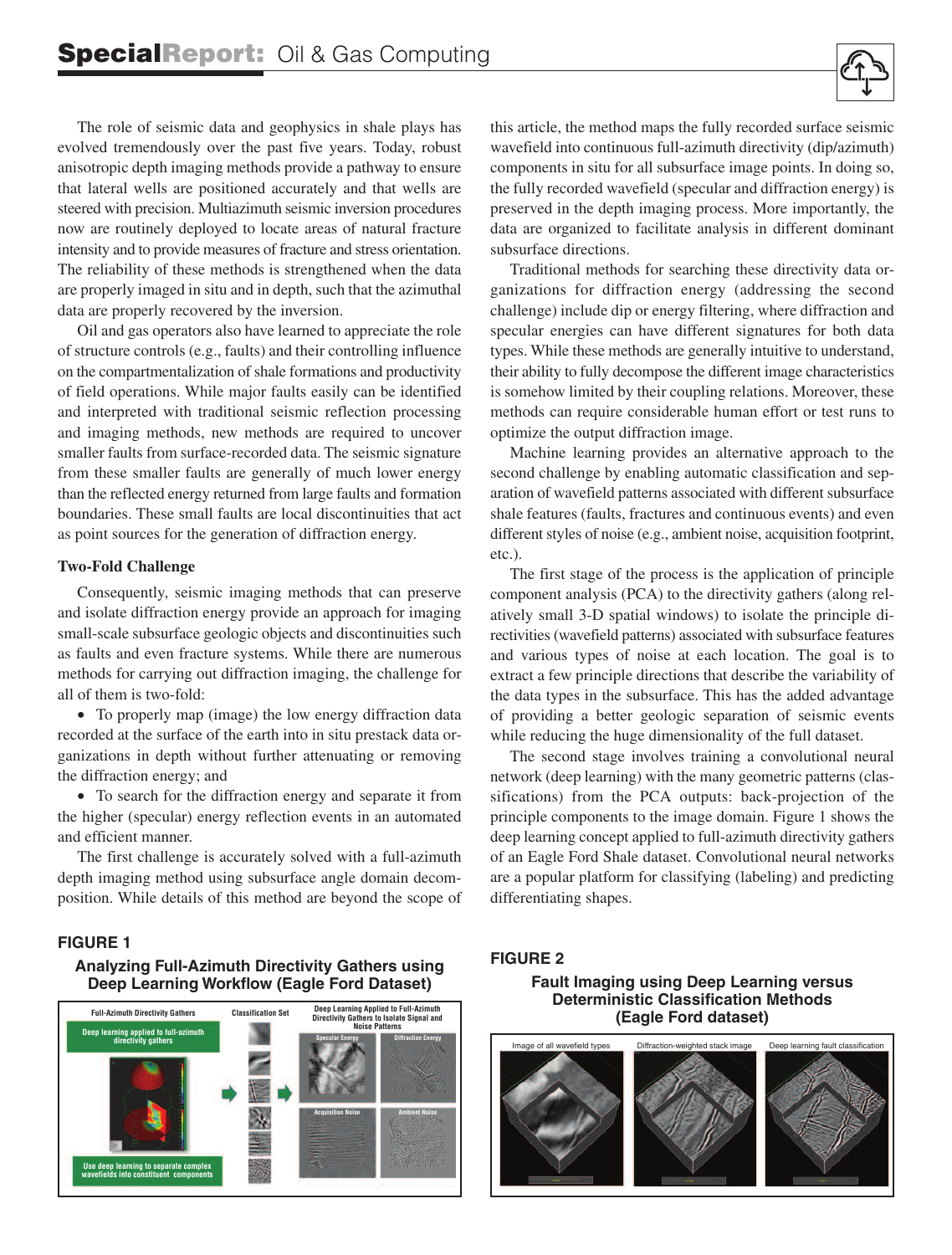#### **Principal Components Classified as Reflectors (Left) And as Faults/Point Diffractors (Right) in Eagle Ford Dataset**



#### **Deep Learning Neural Network**

Convolutional neural networks consist of multiple layers, where each layer contains a set of learnable filters with a small visual field of the input image. As a result, the network learns filters that activate when it detects a specific type of feature. This deep learning convolutional neural network can differentiate between different wavefield signatures associated with reflectors, faults, point diffractors, ambient noise and even migration noise. For example, Figure 2 compares fault imaging for the same Eagle Ford Shale dataset using a deterministic method versus a deep learning classification method.

This classification procedure allows the geophysicist to create targeted images that emphasize subtle low-energy events missed by conventional imaging methods or even remove energies associated with undesirable ambient, acquisition or processing noise. The left-hand image in Figure 3 shows principal components classified as reflectors in an Eagle Ford Shale dataset, while the right-hand image shows principal components classified as faults (red) and point diffractors (green).

The deep learning procedure can be adapted to the characteristics of a targeted shale asset. Recovering small or lowenergy faults in the Eagle Ford Shale or removing noise patterns in Permian Basin shales are all feasible operations with these convolution neural network operators. More importantly, they can perform this operation in an efficient and automated manner to accelerate the interpretation and modeling workflow. In conjunction with the proper construction of the input data (fullazimuth in situ directivity gathers), the application of deep learning methods can greatly increase the value of seismic data in resource plays. As the technology evolves, it is envisioned that the method can be optimized for each shale asset and each

#### **FIGURE 4**



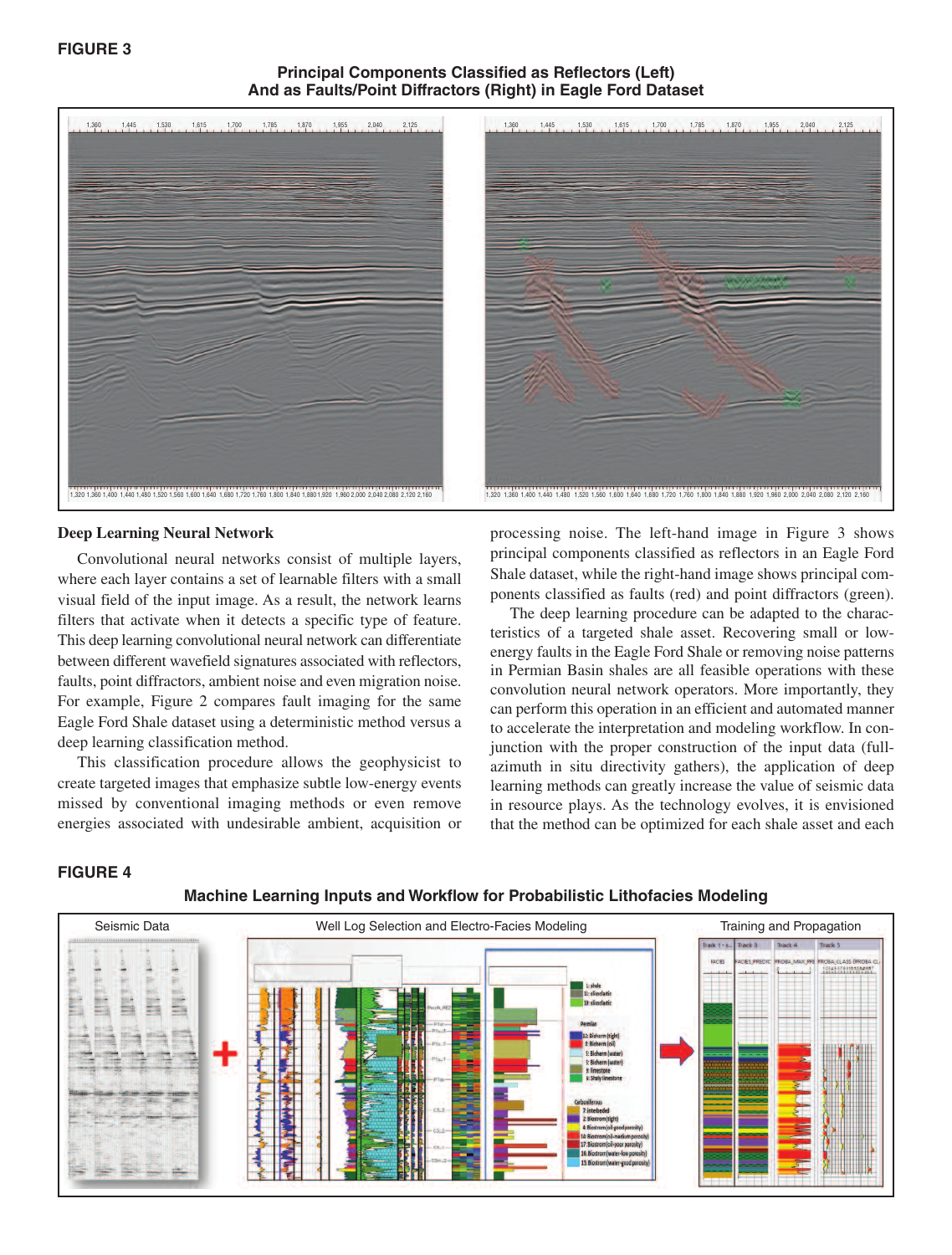

#### **Machine Learning Training with Ensemble of Naive Neural Networks**

seismic acquisition, capturing their respective structural complexities and noise patterns.

#### **Resolving Shale Lithofacies**

**FIGURE 5**

Shale plays are highly variable in the spatial distribution of lithofacies defined by their respective mineralogy, organic content and brittleness. The shale formation is a component of a broader interconnected series of overlying and underlying formations (often carbonates) that define the full resource play and petroleum system. Facies changes can occur over relatively short distances. An accurate determinations of facies distributions will invariably lead to a more realistic measure of reservoir behavior.

Predicting and modeling lithofacies heterogeneities allows geoscientists and drilling engineers to better understand the depositional processes that produced these heterogeneities and to optimize well placement and well plans for long laterals, staying in the sweet zones defined by the most productive lithofacies.

Modeling these lithofacies heterogeneities, however, is problematic as useable well data may be sparsely sampled and seismic data may lack the resolution to resolve them. Seismic inversion methods make use of both well data and seismic data to predict elastic properties, but suffer from the problem of "non-uniqueness" and overlap in cluster (classification) space. Unsupervised seismic classification procedures also are limited by the fact that lithology is not linearly correlated with seismic data and do not carry a measure of uncertainty with their classifications.

To resolve these ambiguities, machine learning methods are being introduced that elevate seismic data from an exploration tool to a field development tool. The method also elevates the classification scheme from an unsupervised to a supervised approach, while carrying probabilities for each facies and the most probable facies.

The strength of the method is the ability of the system to integrate data of different types (core, wireline and seismic data) and resolutions (Figure 4). The workflow begins by constructing rock type models from pairs of well log data where well log measurements that best describe the facies are selected. In this process, another machine learning method referred to as multiresolution graphic clustering (MRGC) is used. This method defines clusters of different resolutions and can differentiate between homogeneous sands and finely laminated sands, for example.

The next step is to generate a probabilistic rock type model for the full area with the guidance of seismic data. Toward this end, an ensemble of naïve neural networks, each with a different learning strategy, are run simultaneously as an associative combination to predict the rock types (Figure 5). Using multiple neural networks prevents biasing of any one of the neural network architectures.

To train the neural networks, both seismic data and lithofacies data interpreted at each well location are introduced. This constitutes the hard training data. The seismic data training set can carry the full dimensionality of prestack data, if desired. In the second phase of the training, soft data (seismic data away from the well bore) are introduced and the neural networks "vote" on their inclusion into the training set. The introduction of soft data avoids overlearning with a limited dataset.

The final step is to propagate the neural network properties into full probabilistic facies models, where the most probable facies or the probability of individual facies can be analyzed. Figure 6 shows the most probable facies of the Lower Eagle

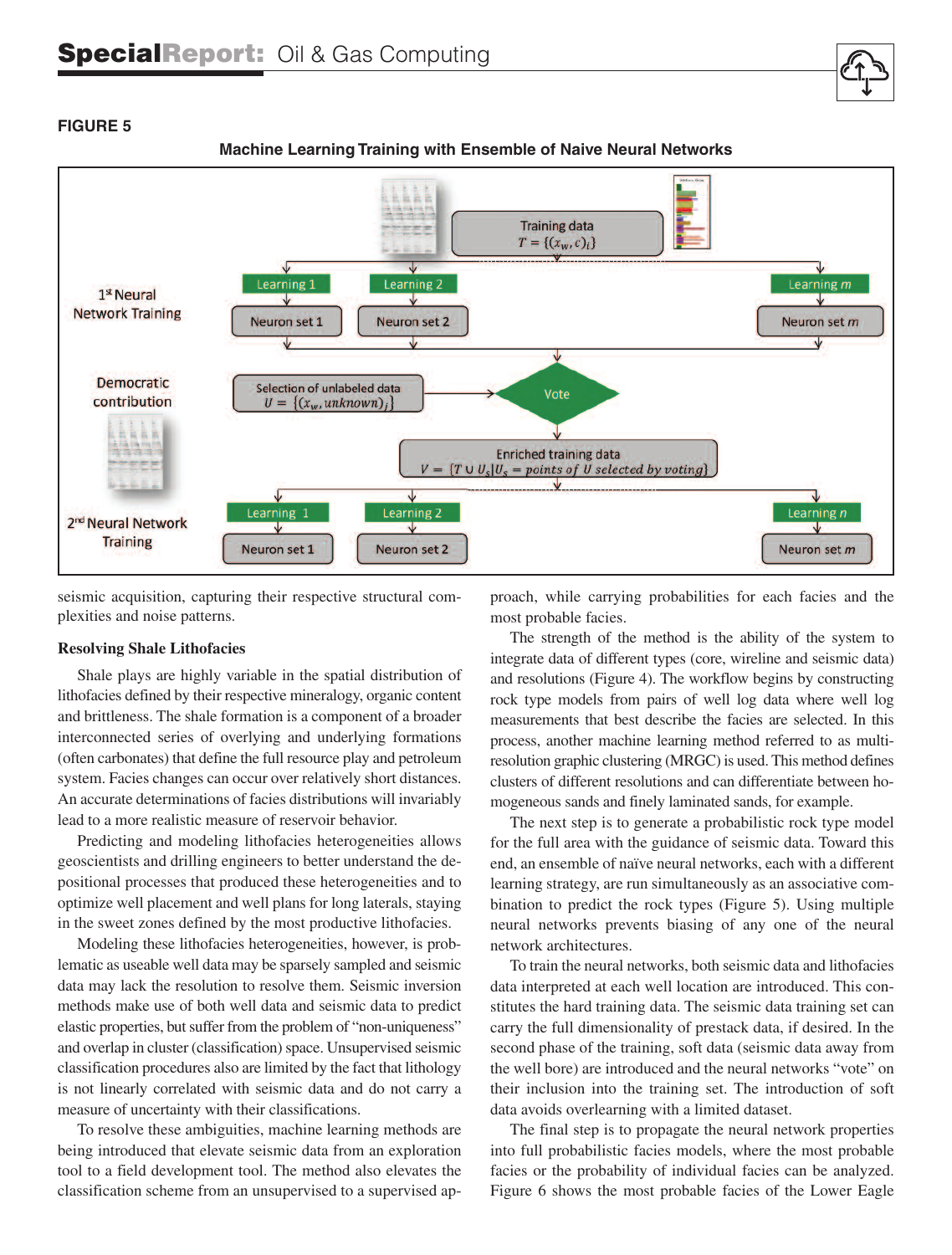

#### Ford Shale zone.

The analysis of the probability distribution gives good insights into prospect uncertainty and seismic data reliability for prediction. Shale geoscientists and drilling engineers now have a lithofacies model to correlate with other field data and to optimize well plans. This technology should be applied to all shale resource plays where lithofacies heterogeneities directly impact hydraulic fracturing success.

#### **Optimizing Shale Production**

Predictive analytics technology is just as critical to apply during the production life-cycle as it is during exploration and development. Not only must operators ensure they are drilling in the right location, but they must avoid production deferral and maximize the life of the field by producing optimally from the reservoir.

Leadership in today's unconventional oil and gas environment requires skilled management of ever-increasing volumes of data. The data are analyzed by expert asset teams that alert the business to production challenges and offer solutions using state-of-the-art methods. Production issues still are detected after the fact, however, and the ability to provide solutions is often hampered by missing information. Advanced workflows requiring rich datasets and incorporating reservoir physicsbased predictive analytics have been considered too complex, time-consuming and impractical.

Optimized production operations require knowledge of critical parameters such as flow rate, pressure, temperature and composition from the reservoir to the surface. Many of these parameters, however, go unmeasured because of both technical and cost constraints. The less information available, the more we must rely on simplified approaches to analysis and design, risking overdesign, rework and deferred production.

Numerical reservoir simulation is an approach that many operators are using to predict well performance. While this is a mature technology that uses production data to enrich datasets

#### **FIGURE 6**

**Most Probable Facies Of Lower Eagle Ford Shale Zone**



and predict future performance, the method is time consuming and resource intensive. Proxy and statistical models alleviate some of these issues, but reintroduce the risk involved in ignoring subsurface physics.

These problems can be eliminated with a proprietary advanced mathematics engine. The newly introduced solution is a fast, reservoir physics-based predictive analytic solution that helps solve production problems in unconventional plays before they arise. It integrates field data with production and reservoir engineering fundamentals and cloud-based functionalities to enrich production datasets and forecast future performance from the reservoir to the well to the surface.

Complex fluid movements around multifractured horizontal wells are simulated rigorously. Hydraulic fracture models can be oriented and heterogeneous, and include complex structures (Figure 7). Once the fracture scenario is defined, future flow predictions can be computed in a few minutes without the need for special computational infrastructure. The speed of the calculation (which is as accurate as traditional, slower approaches) allows flow predictions for the first time to be used during realtime production operations to make day-to-day changes. In addition, it enables operators to perform scenario testing during the design phase to decide how they should fracture the well.

As an example, these calculations make it possible to more accurately determine the flow regime inside the well bore and predict the onset of liquid loading, which can be debilitating to production. Additionally, the analysis can help determine the optimal operation point for artificial lift and ensure maximum recovery without inappropriate pressure drawdown in the well.

#### **FIGURE 7**

**Hydraulic Fracture Modeling Example From New Cloud-Based Solution**